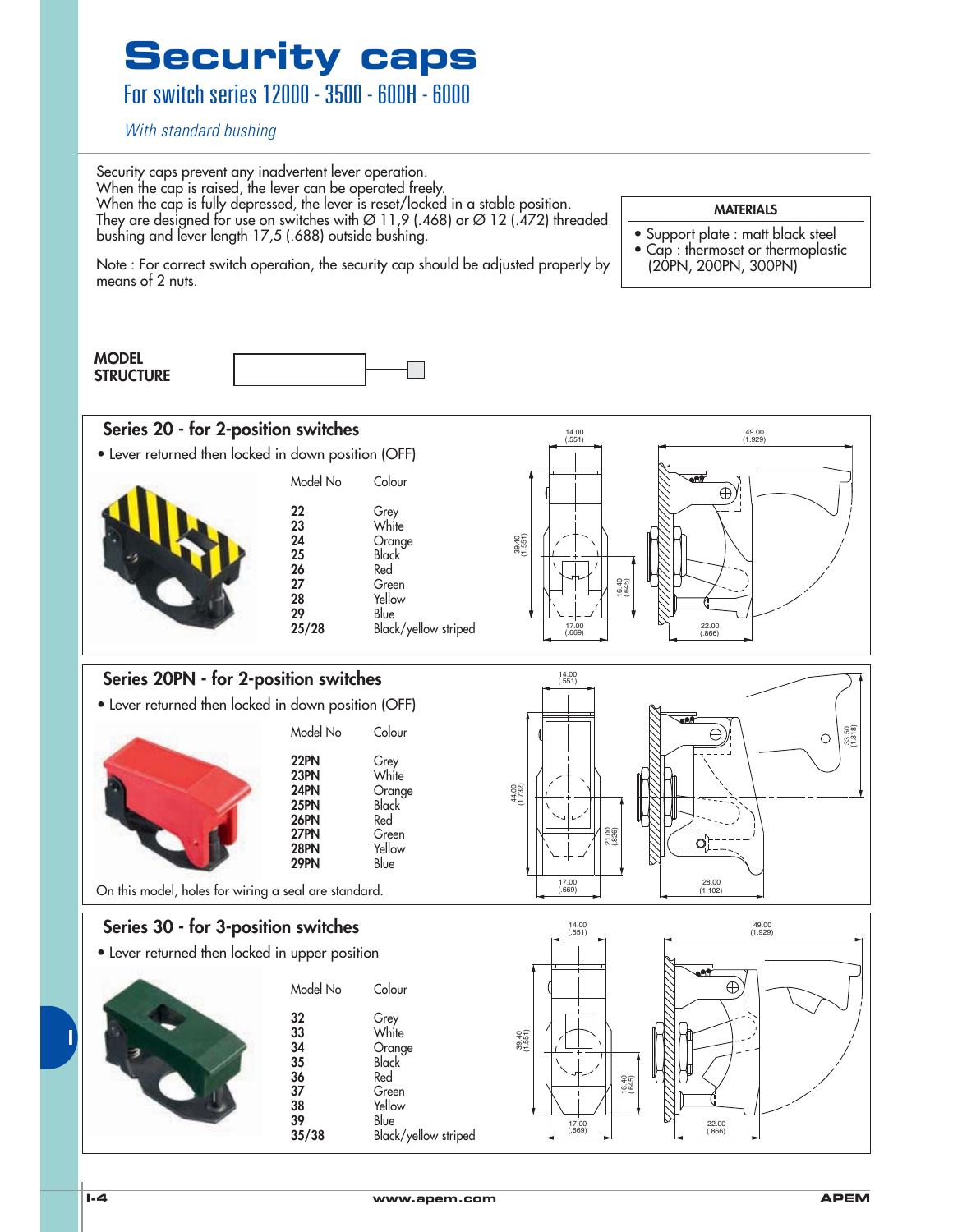### For switch series 12000 - 3500 - 600H - 6000

With standard bushing

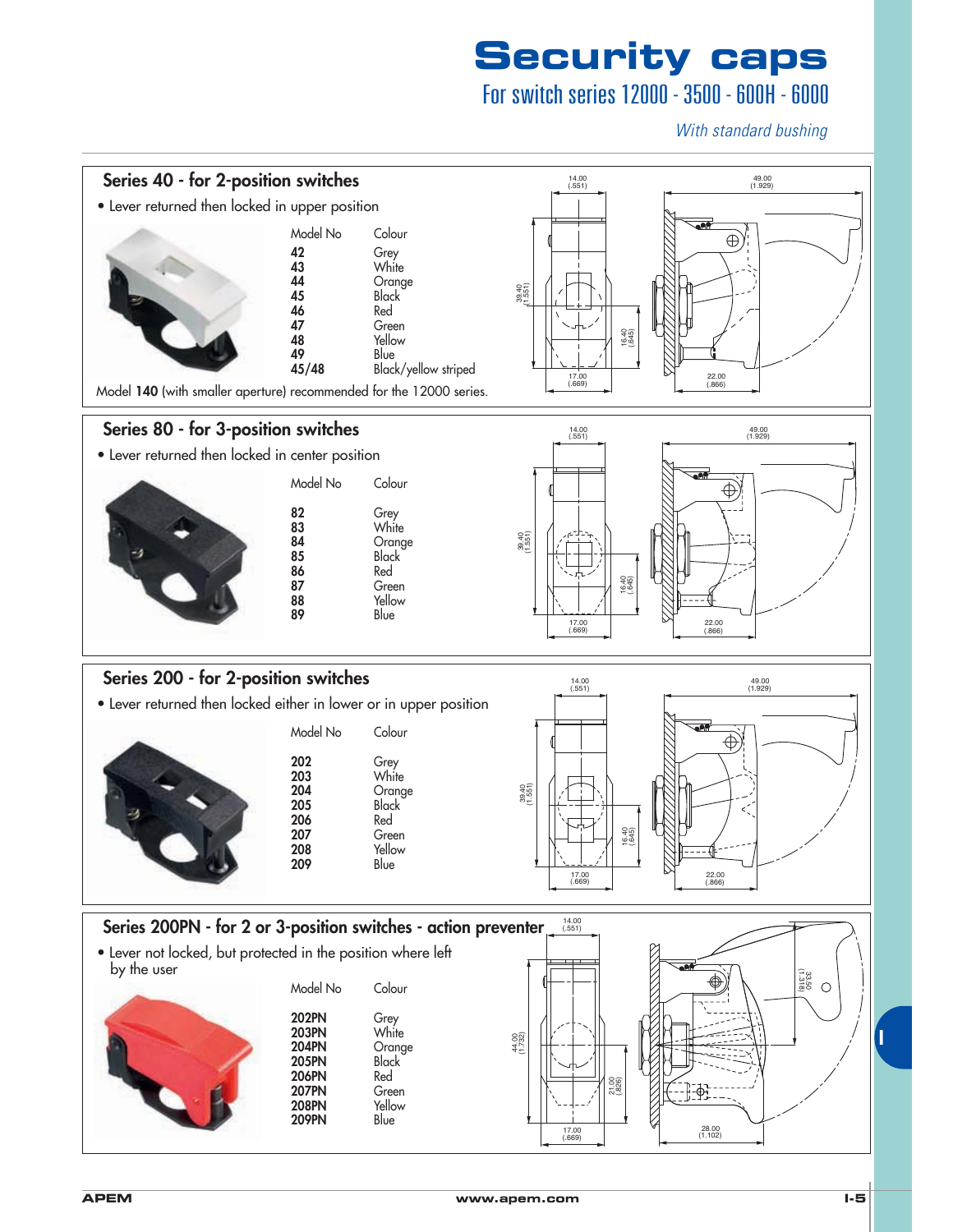## For switch series 12000 - 3500 - 600H - 6000

With flatted bushing

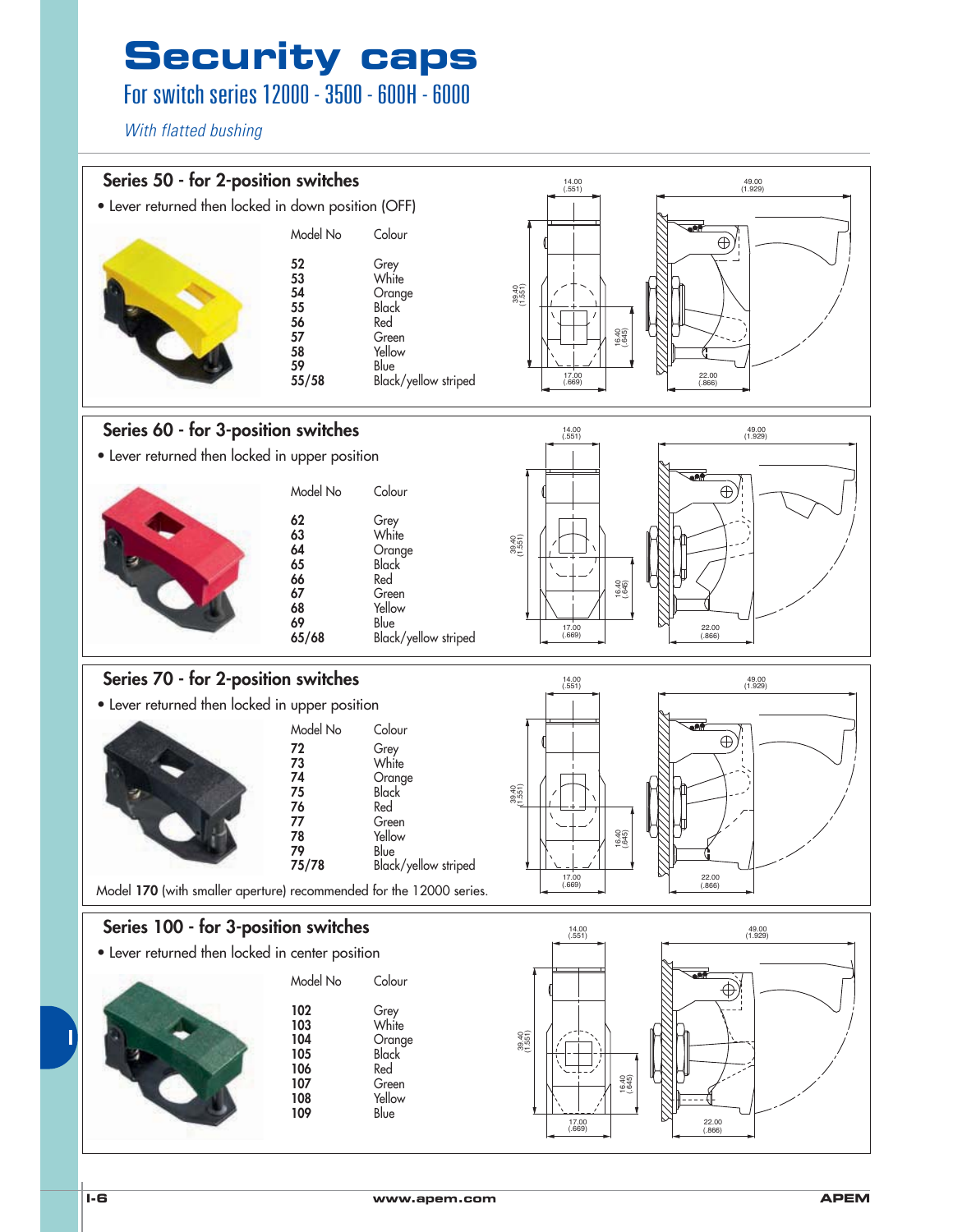## For switch series 12000 - 3500 - 600H - 6000

With flatted bushing



#### **OPTIONS**



**P** Holes for wiring a seal

Cap engraving available : consult factory.

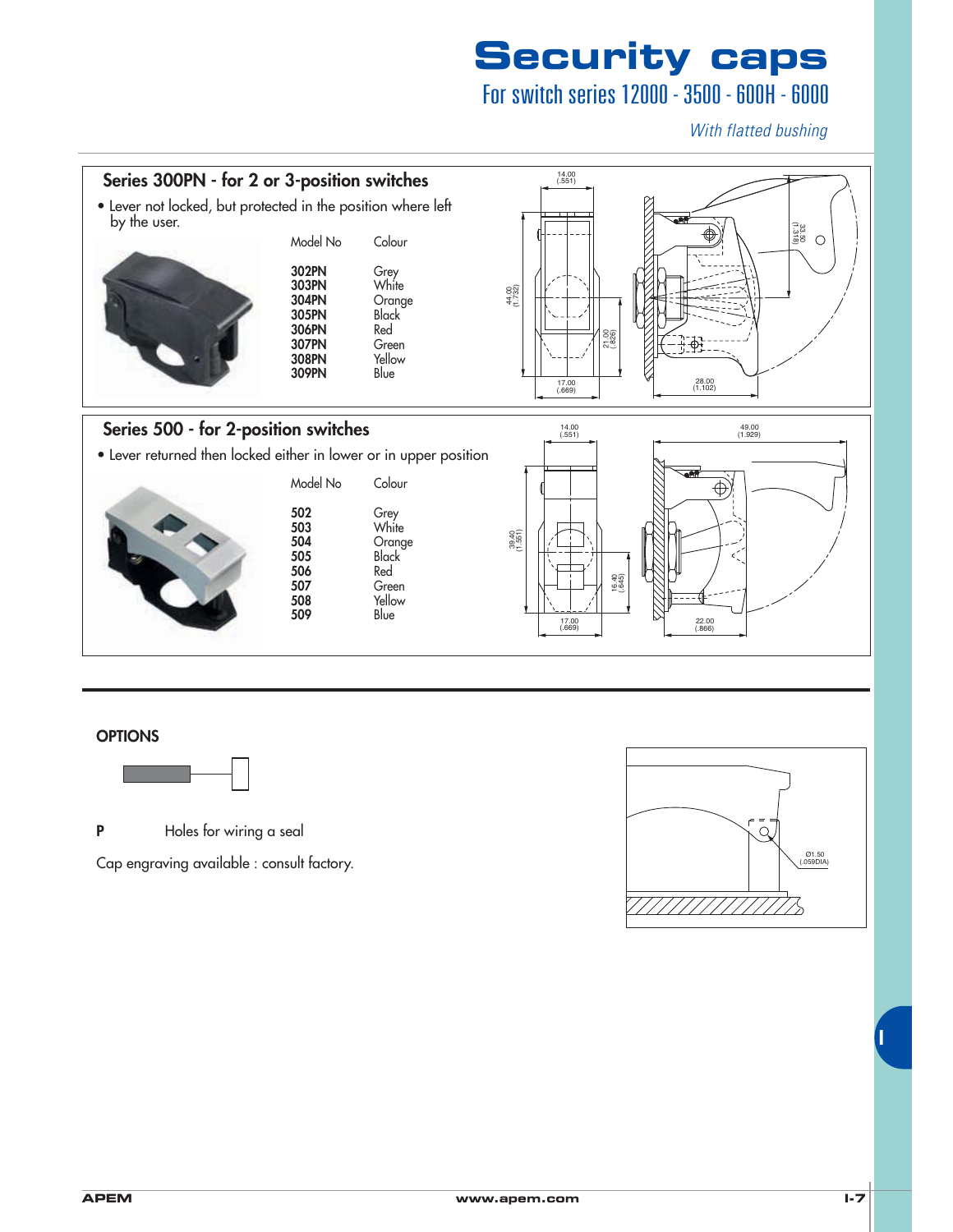## For switch series  $3500 - 600H - 6000$

With standard or flatted bushing

#### Series 90



To build a part number, select desired option from each category here below.

#### **BUSHING SHAPES**



#### For standard products



For other products



#### **SECURITY CAP SHAPE**



position



position